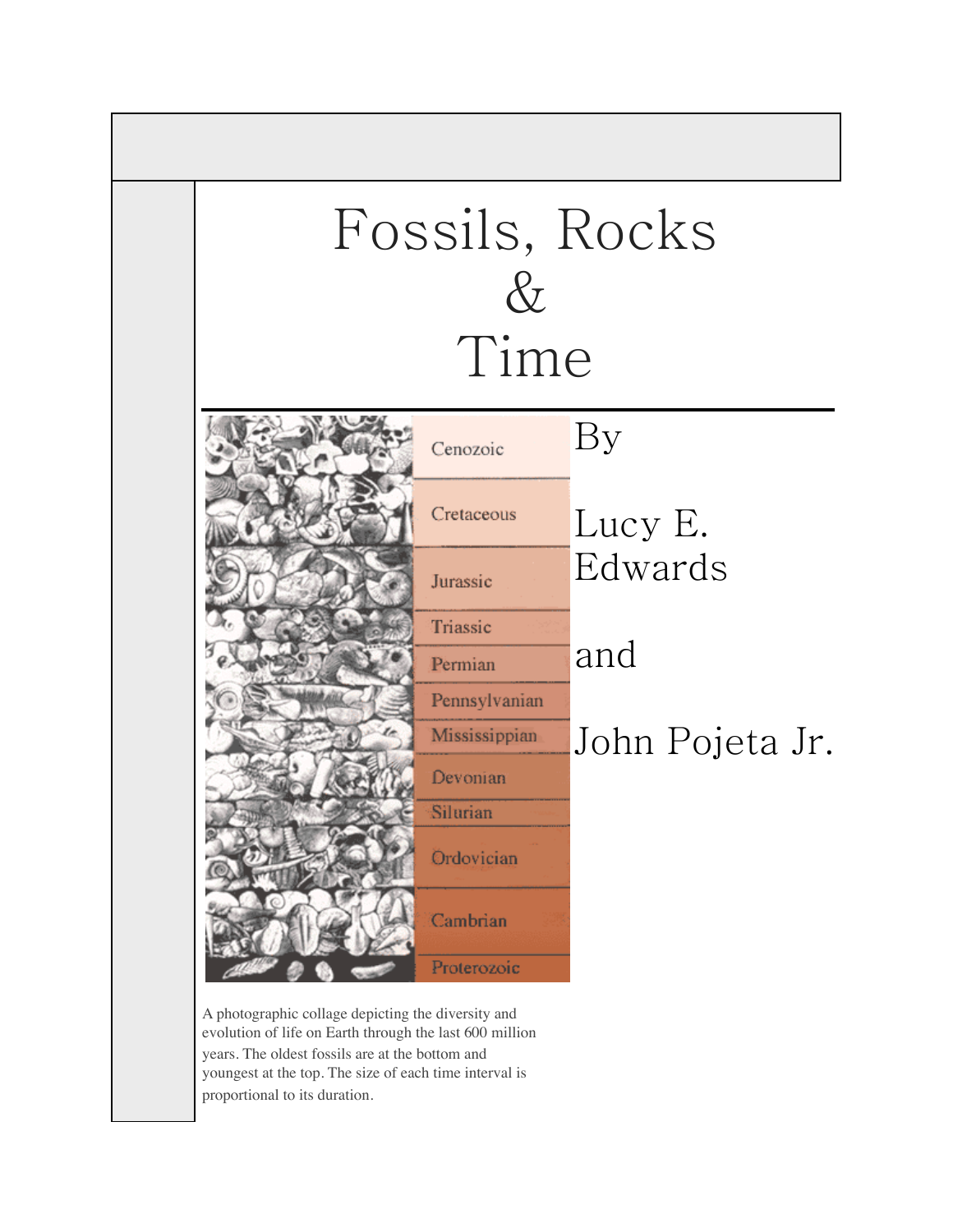# **INTRODUCTION**

We study our Earth for many reasons: to find water to drink or oil to run our cars or coal to heat our homes, to know where to expect earthquakes or landslides or floods, and to try to understand our natural surroundings. Earth is constantly changing—nothing on its surface is truly permanent. Rocks that are now on top of a mountain may once have been at the bottom of the sea. Thus, to understand the world we live on, we must add the dimension of time. We must study Earth's history. When we talk about recorded history, time is measured in years, centuries, and tens of centuries. When we talk about Earth history, time is measured in millions and billions of years. Time is an everyday part of our lives. We keep track of time with a marvelous invention, the calendar, which is based on the movements of Earth in space. One spin of Earth on its axis is a day, and one trip around the Sun is a year. The modern calendar is a great achievement, developed over many thousands of years as theory and technology improved.

People who study Earth's history also use a type of calendar, called the geologic time scale. It looks very different from the familiar calendar. In some ways, it is more like a book, and the rocks are its pages. Some of the pages are torn or missing, and the pages are not numbered, but geology gives us the tools to help us read this book.

## **PUTTING EVENTS IN ORDER**

Scientists who study the past try to put events in their proper order. When we discuss events that happened in historical times, we often use dates or numbers, but we do not have to do so. Consider six historical events: the Wright brothers' flight, the bicentennial of American independence, the First and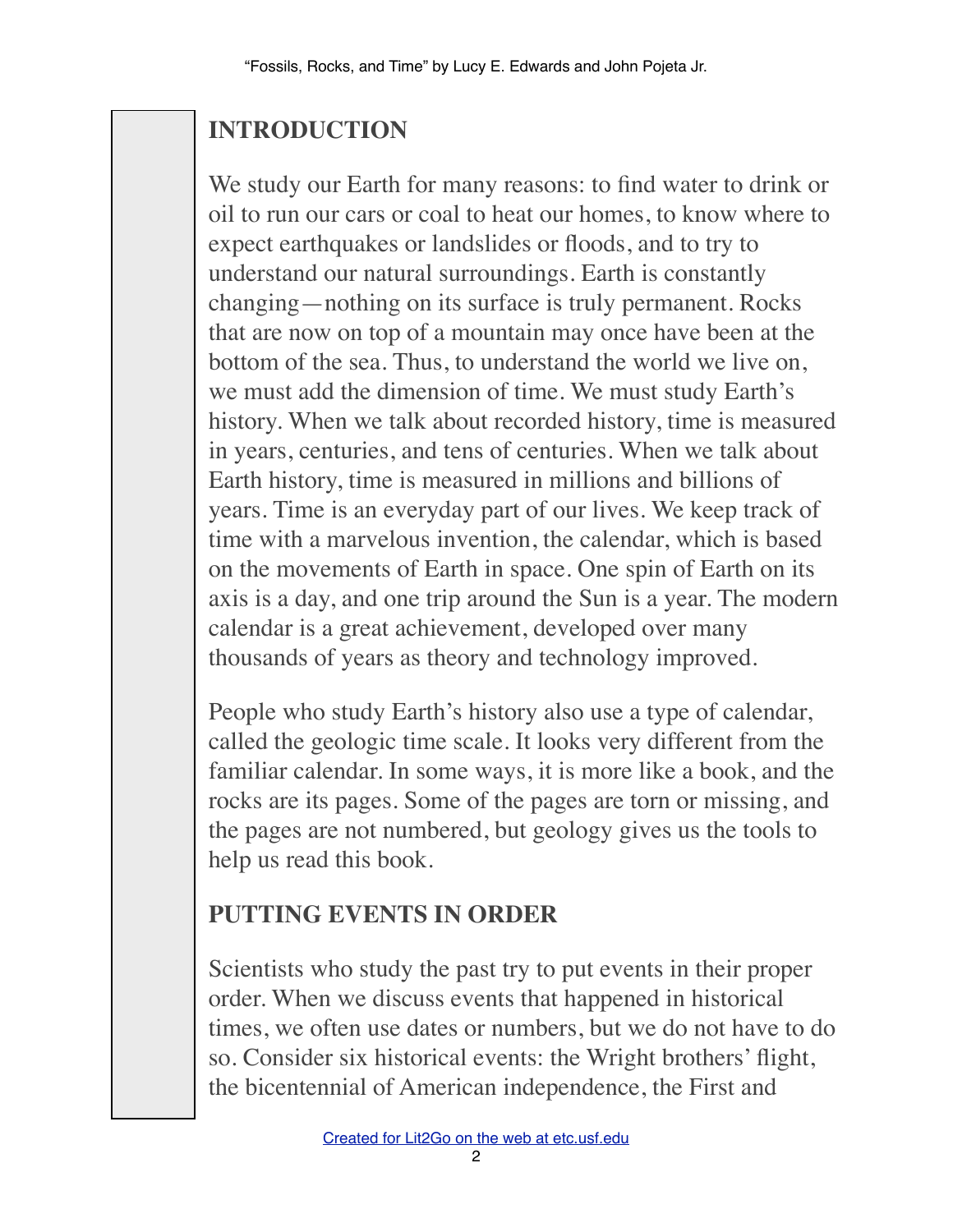Second World Wars, the first astronaut landing on the moon, and when television became common in homes. First, let's try to put these events in order. Our knowledge of the words first and second tells us that the First World War came before the Second World War. We may know or may have been told that the landing of Neil Armstrong on the moon was seen by many people on television, but there was no television around when the Wright brothers flew at Kitty Hawk. Thus, we can order these three events: first Wright brothers' flight, then television common in homes, then the landing on the moon. By a process of gathering evidence and making comparisons, we can eventually put all six events in the complete proper order: Wright brothers' flight, First World War, Second World War, television common in homes, landing on the moon, and American bicentennial.

Because we have written records of the time each of these events happened, we can also put them in order by using numbers. The Wright brothers' flight occurred in 1903, the First World War lasted from 1914 to 1918, and the Second World War lasted from 1939 to 1945. Televisions became part of our homes in the 1950's, Neil Armstrong walked on the moon in 1969, and America celebrated 200 years of independence in 1976.

Written records are available for only a tiny fraction of the history of Earth. Understanding the rest of the history requires detective work: gathering the evidence and making comparisons.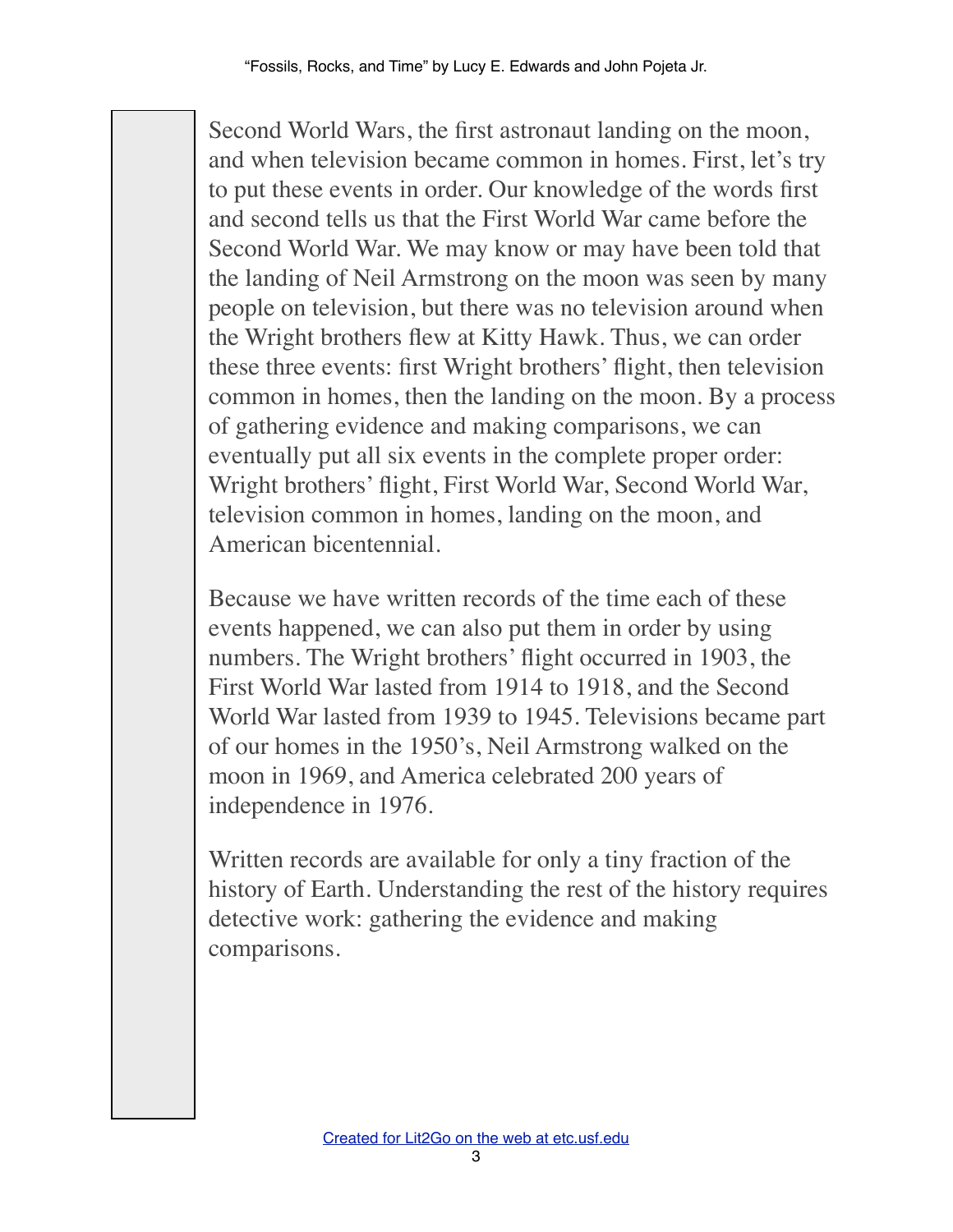

The box to the left shows six events that occurred during the twentieth century. The bottom shows these events in relative order and numeric order.

#### **THE RELATIVE TIME SCALE**

| <b>EON</b>         | <b>ERA</b>                                                                       | <b>PERIOD</b>        | <b>EPOCH</b>                                            |
|--------------------|----------------------------------------------------------------------------------|----------------------|---------------------------------------------------------|
| Phanerozolc        | Cenozolc                                                                         | <b>Quaternary</b>    | Holocene<br><b>Pleistocene</b>                          |
|                    |                                                                                  | <b>Tertiary</b>      | Pliocene<br>Miocene<br>Oligocene<br>Eocene<br>Paleocene |
|                    | Mesozole                                                                         | <b>Cretaceous</b>    | Late<br>Early                                           |
|                    |                                                                                  | Jurassic             | Late<br>Middle<br>Early                                 |
|                    |                                                                                  | Triassic             | Late<br>Early                                           |
|                    | Paleozolc                                                                        | Permian              | Late<br>Early                                           |
|                    |                                                                                  | Pennsylvanian        | Late<br>Middle<br>Early                                 |
|                    |                                                                                  | <b>Mississippian</b> | Late<br>Early                                           |
|                    |                                                                                  | <b>Devontan</b>      | Late<br>Middle<br>Early                                 |
|                    |                                                                                  | <b>Silurian</b>      | Late<br>Middle<br>Early                                 |
|                    |                                                                                  | Ordovician           | Late<br>Middle<br>Early                                 |
|                    |                                                                                  | Cambrian             | Late<br>Middle<br>Early                                 |
| <b>Proterozolc</b> | <b>Late Proterozoic</b><br><b>Middle Proterozoic</b><br><b>Early Proterozolc</b> |                      |                                                         |
| <b>Archean</b>     | <b>Late Archean</b><br><b>Middle Archean</b><br><b>Early Archean</b>             |                      |                                                         |
|                    | pre-Archean                                                                      |                      |                                                         |

The relative geologic time scale. The oldest time interval is at the bottom and the youngest is at the top.

[Created for Lit2Go on the web at etc.usf.edu](http://etc.usf.edu)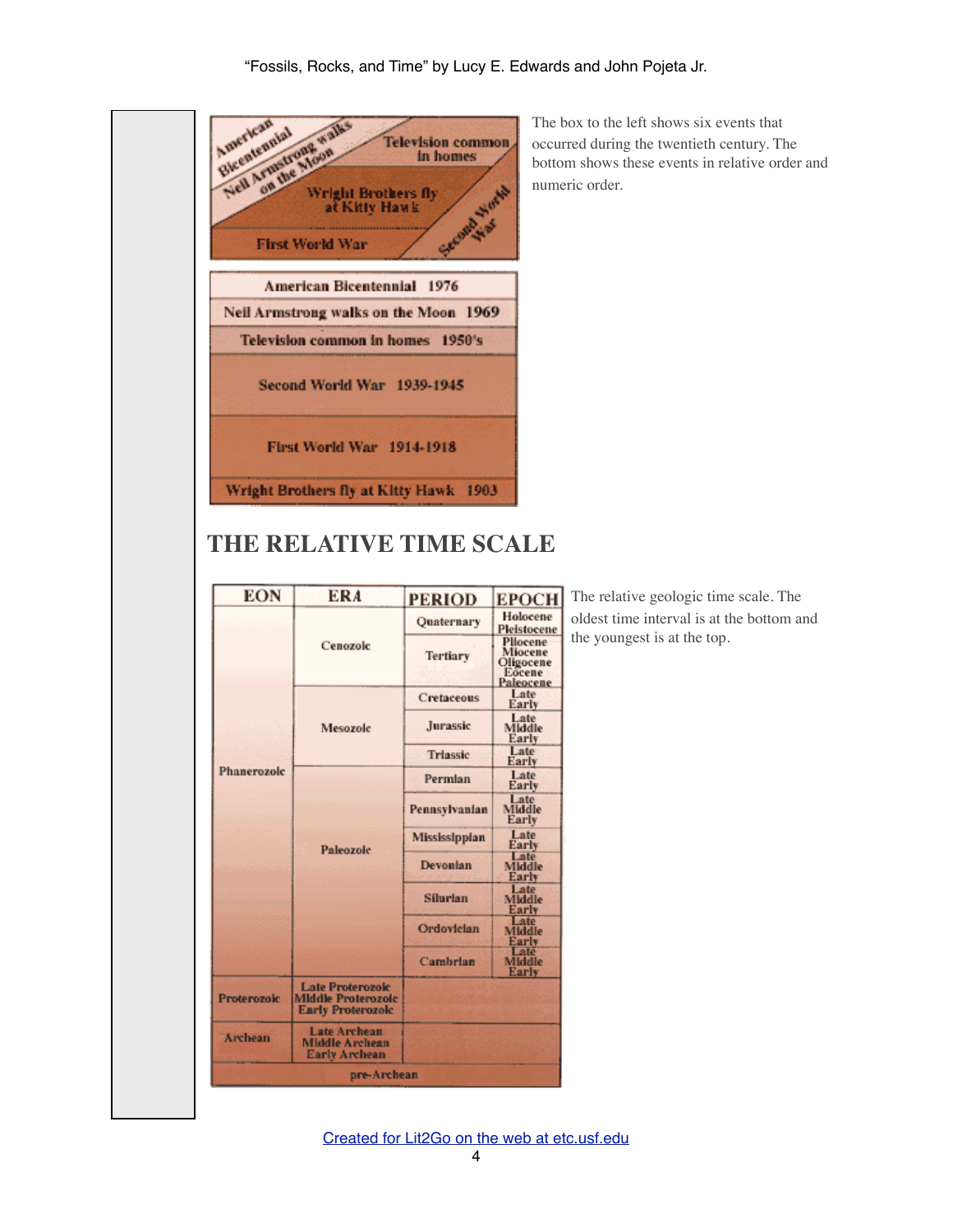Long before geologists had the means to recognize and express time in numbers of years before the present, they developed the geologic time scale. This time scale was developed gradually, mostly in Europe, over the eighteenth and nineteenth centuries. Earth's history is subdivided into eons, which are subdivided into eras, which are subdivided into periods, which are subdivided into epochs. The names of these subdivisions, like Paleozoic or Cenozoic, may look daunting, but to the geologist there are clues in some of the words. For example, zoic refers to animal life, and paleo means ancient, meso means middle, and ceno means recent. So the relative order of the three youngest eras, first Paleoozoic, then Mesozoic, then Cenoozoic, is straightforward.

Fossils are the recognizable remains, such as bones, shells, or leaves, or other evidence, such as tracks, burrows, or impressions, of past life on Earth. Scientists who study fossils are called paleontologists. Remember that paleo means ancient; so a paleontologist studies ancient forms of life. Fossils are fundamental to the geologic time scale. The names of most of the eons and eras end in zoic, because these time intervals are often recognized on the basis of animal life. Rocks formed during the Proterozoic Eon may have fossils of relative simple organisms, such as bacteria, algae, and wormlike animals. Rocks formed during the Phanerozoic Eon may have fossils of complex animals and plants such as dinosaurs, mammals, and trees.

We study Earth's history by studying the record of past events that is preserved in the rocks. The layers of the rocks are the pages in our history book. Most of the rocks exposed at the surface of Earth are sedimentary—formed from particles of older rocks that have been broken apart by water or wind. The gravel, sand, and mud settle to the bottom in rivers, lakes, and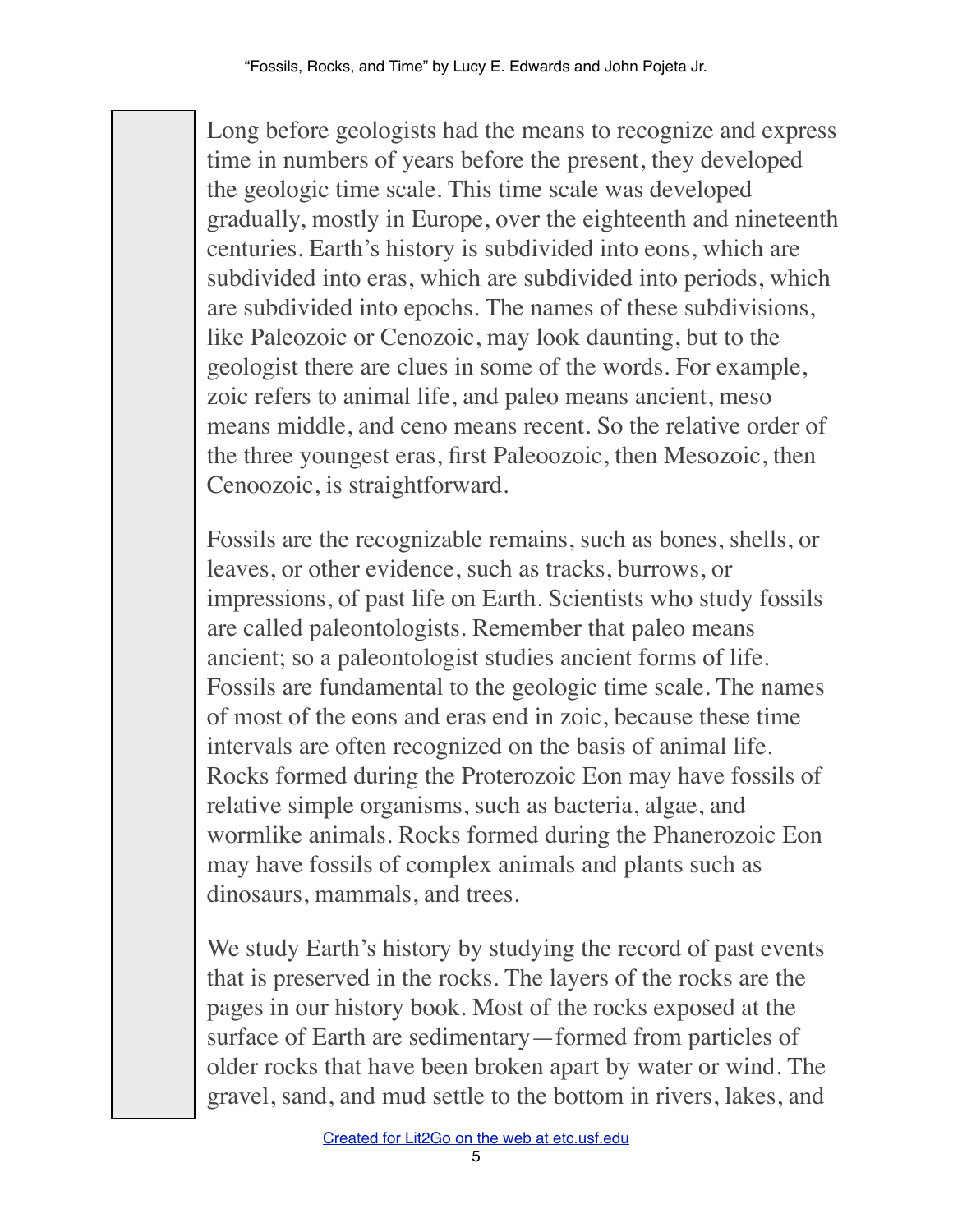oceans. These sedimentary particles may bury living and dead animals and plants on the lake or sea bottom. With the passage of time and the accumulation of more particles, and often with chemical changes, the sediments at the bottom of the pile become rock. Gravel becomes a rock called conglomerate, sand becomes sandstone, mud becomes mudstone or shale, and the animal skeletons and plant pieces can become fossils.



An idealized view of a modern landscape and some of the plants and animals that could be preserved as fossils

| <b>EON</b>         | <b>FORMS OF LIFE</b>                                                                  |   |  |
|--------------------|---------------------------------------------------------------------------------------|---|--|
| <b>Phanerozoic</b> | <b>Animals with shells</b><br>or bones; land animals<br>and plants                    |   |  |
| Proterozoic        | <b>Single and complex</b><br>single-celled<br>organisms, algae,<br>wormlike organisms | ' |  |
| Archean            | Microscopic single-celled<br>or filament-shaped<br>organisms                          |   |  |
| pre-Archean        | No record of life                                                                     |   |  |

Origins of Major Life Forms

As early as the mid-1600's, the Danish scientist Nicholas Steno studied the relative positions of sedimentary rocks. He found that solid particles settle from a fluid according to their relative weight or size. The largest, or heaviest, settle first, and the smallest, or lightest, settle last. Slight changes in particle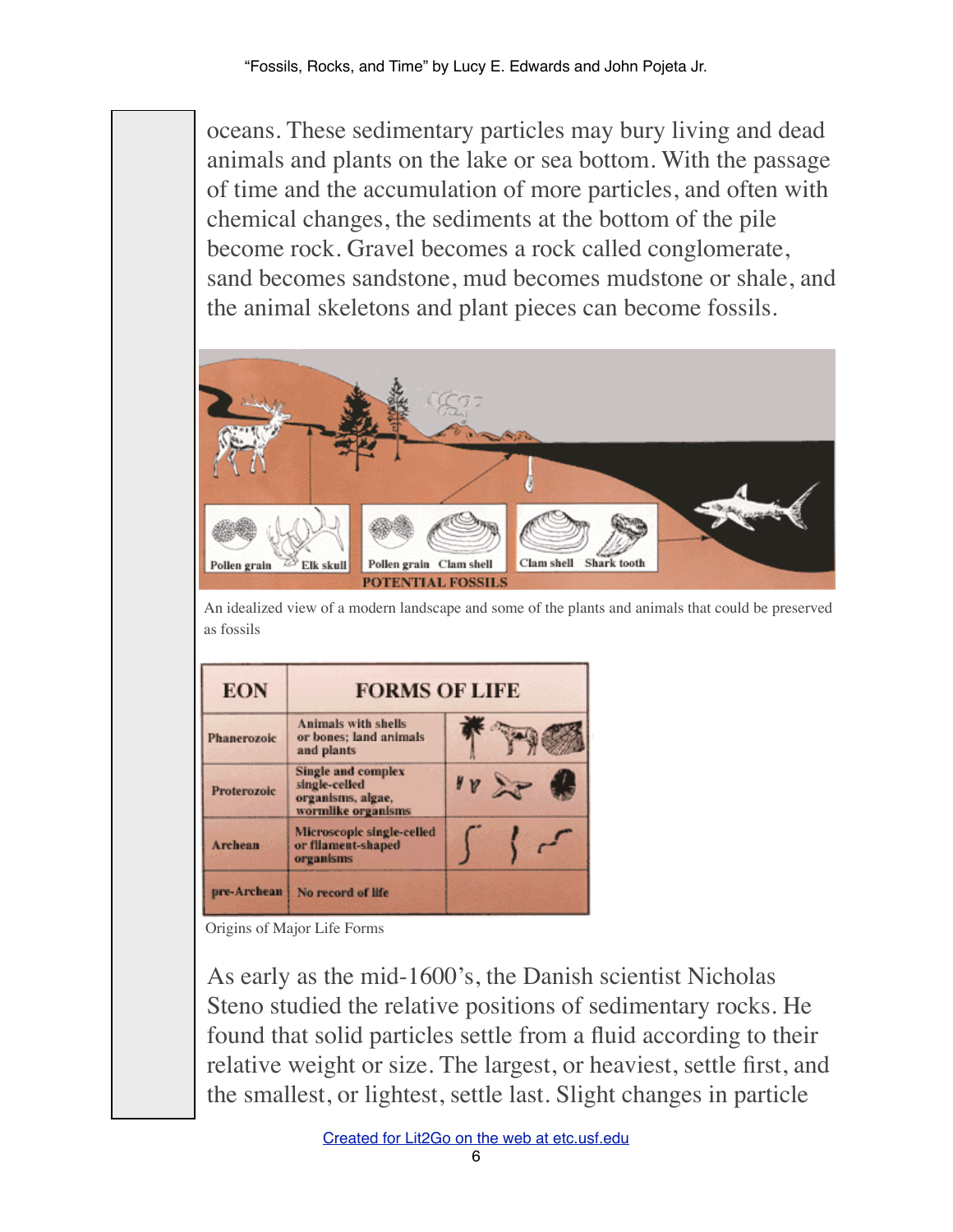composition result in the formation of layers, also called beds, in the rock. Layering, or bedding, is the most obvious feature of sedimentary rocks.

Sedimentary rocks are formed particle by particle and bed by bed, and the layers are piled one on top of the other. Thus, in any sequence of layered rocks, a given bed must be older than any bed on top of it. This Law of Superposition is fundamental to the interpretation of Earth history, because at any one location it indicates the relative ages of rock layers and the fossils in them. Layered rocks form when particles settle from water or air. Steno's Law of Original Horizontality states that most sediments, when originally formed, were laid down horizontally. However, many layered rocks are no longer horizontal. Because of the Law of Original Horizontality, we know that sedimentary rocks that are not horizontal either were formed in special ways or, more often, were moved from their horizontal position by later events, such as tilting during episodes of mountain building.

Rock layers are also called strata (the plural form of the Latin word stratum), and stratigraphy is the science of strata. Stratigraphy deals with all the characteristics of layered rocks; it includes the study of how these rocks relate to time.

### **FOSSILS AND ROCKS**

To tell the age of most layered rocks, scientists study the fossils these rocks contain. Fossils provide important evidence to help determine what happened in Earth history and when it happened. The word fossil makes many people think of dinosaurs. Dinosaurs are now featured in books, movies, and television programs, and the bones of some large dinosaurs are on display in many museums. These reptiles were dominant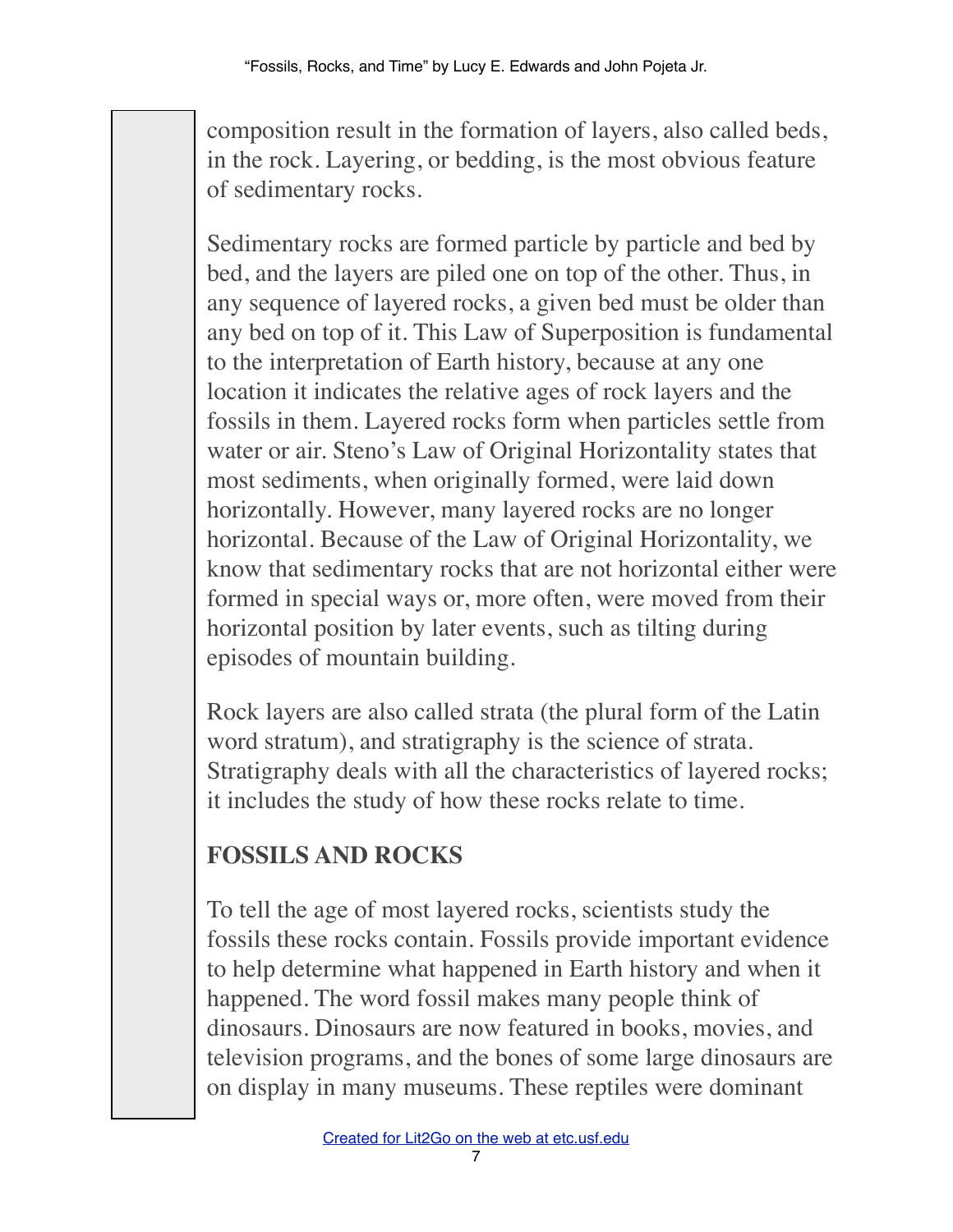animals on Earth for well over 100 million years from the Late Triassic through the Late Cretaceous. Many dinosaurs were quite small, but by the middle of the Mesozoic Period, some species weighed as much as 80 tons. By around 65 million years ago all dinosaurs were extinct. The reasons for and the rapidity of their extinction are a matter of intense debate among scientists.

In spite of all of the interest in dinosaurs, they form only a small fraction of the millions of species that live and have lived on Earth. The great bulk of the fossil record is dominated by fossils of animals with shells and microscopic remains of plants and animals, and these remains are widespread in sedimentary rocks. It is these fossils that are studied by most In the late eighteenth and early nineteenth centuries, the English geologist and engineer William Smith and the French paleontologists Georges Cuvier and Alexandre Brongniart discovered that rocks of the same age may contain the same fossils even when the rocks are separated by long distances. They published the first geologic maps of large areas on which rocks containing similar fossils were shown. By careful observation of the rocks and their fossils, these men and other geologists were able to recognize rocks of the same age on opposite sides of the English Channel. William Smith was able to apply his knowledge of fossils in a very practical way. He was an engineer building canals in England, which has lots of vegetation and few surface exposures of rock. He needed to know what rocks he could expect to find on the hills through which he had to build a canal. Often he could tell what kind of rock was likely to be below the surface by examining the fossils that had eroded from the rocks of the hillside or by digging a small hole to find fossils. Knowing what rocks to expect allowed Smith to estimate costs and determine what tools were needed for the job.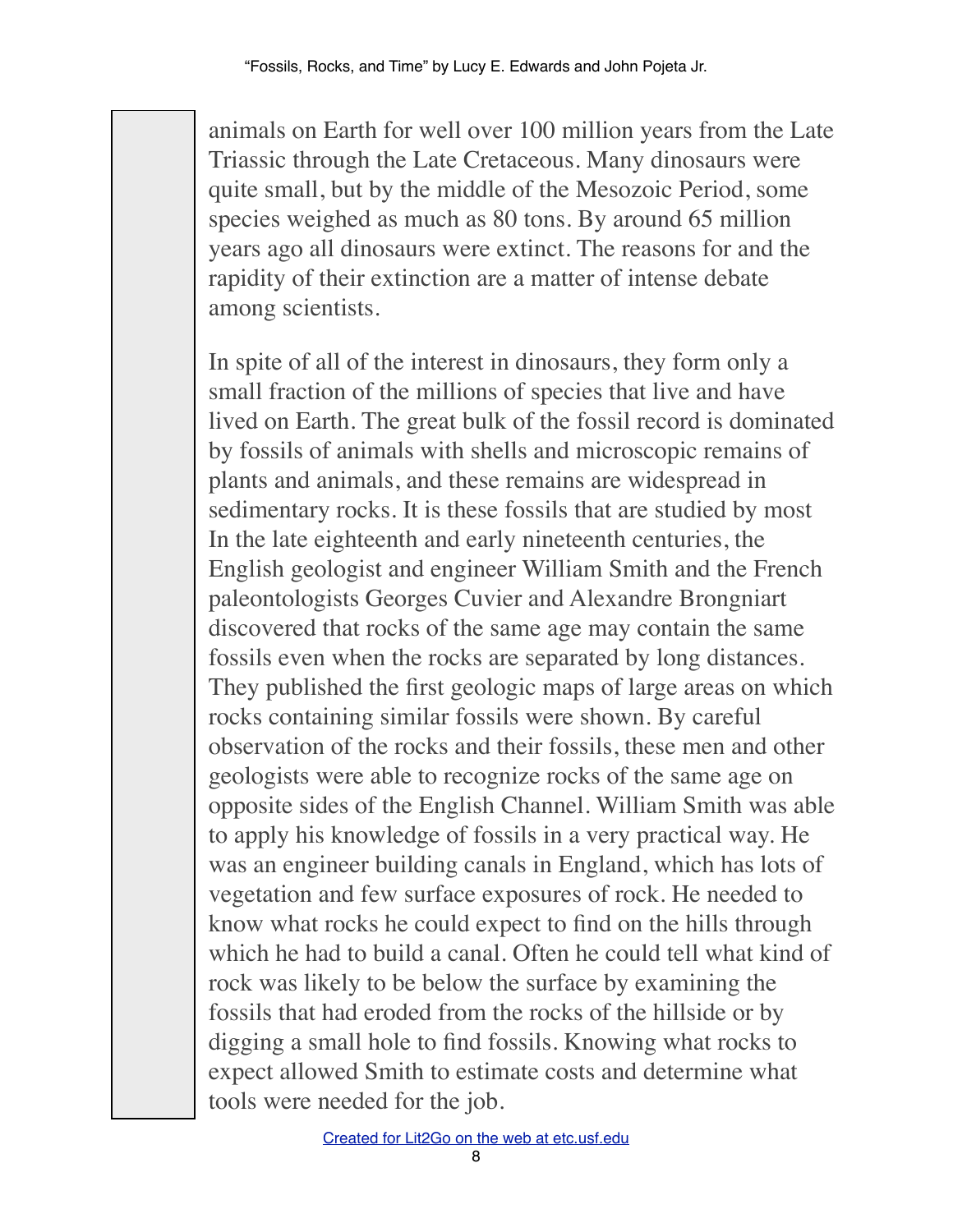Smith and others knew that the succession of life forms preserved as fossils is useful for understanding how and when the rocks formed. Only later did scientists develop a theory to explain that succession.

#### **FOSSIL SUCCESSION**

Three concepts are important in the study and use of fossils:

- (1) Fossils represent the remains of once-living organisms.
- (2) Most fossils are the remains of extinct organisms; that is, they belong to species that are no longer living anywhere on Earth.
- (3) The kinds of fossils found in rocks of different ages differ because life on Earth has changed through time.



Stratigraphic ranges and origins of some major groups of animals and plants

If we begin at the present and examine older and older layers of rock, we will come to a level where no fossils of humans are present. If we continue backwards in time, we will successively come to levels where no fossils of flowering plants are present, no birds, no mammals, no reptiles, no fourfooted vertebrates, no land plants, no fishes, no shells, and no animals. The three concepts are summarized in the general principle called the Law of Fossil Succession: The kinds of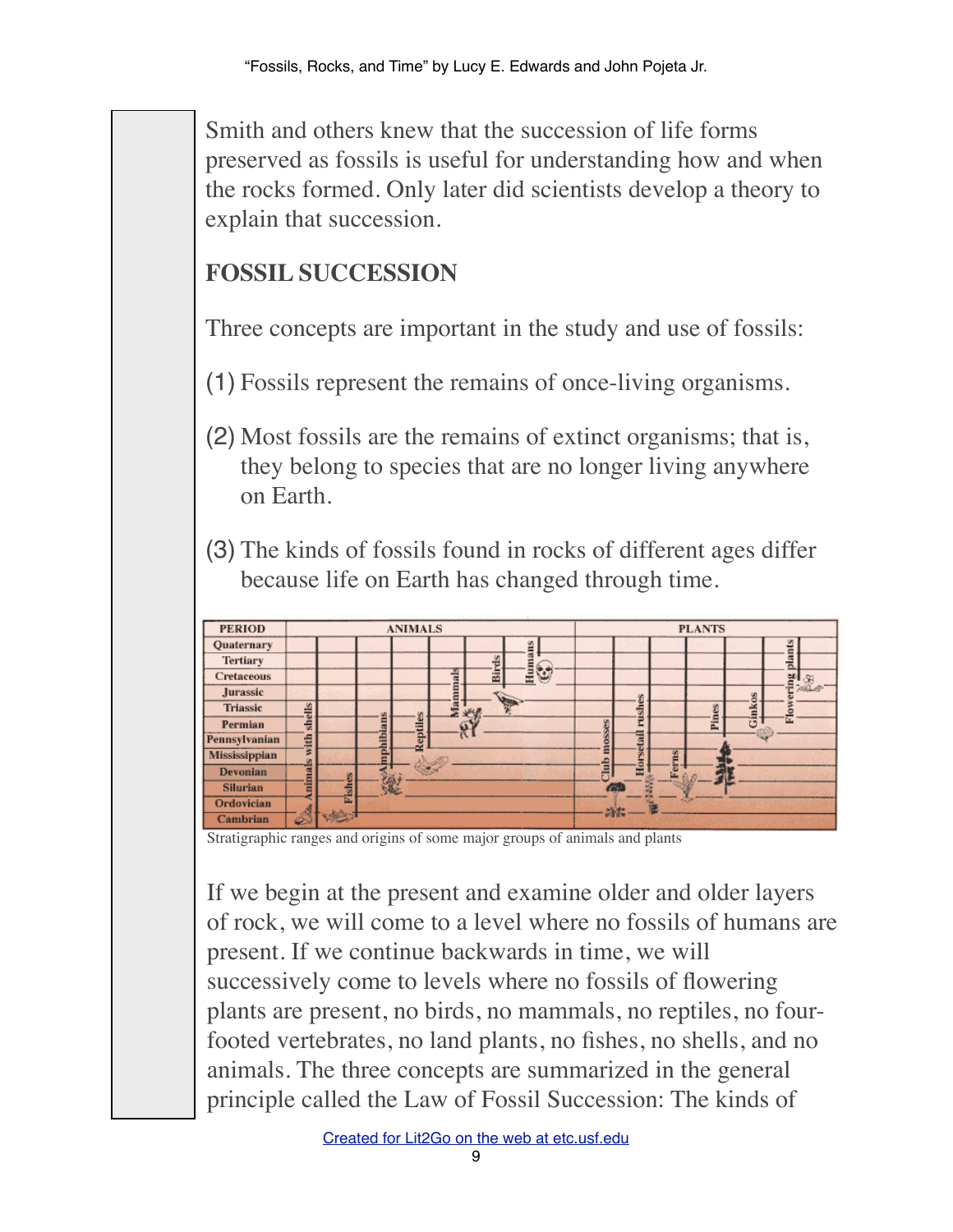fossils change through time. When we find the same kinds of fossils in rocks from different places, we know that the rocks are the same age.

How do scientists explain the changes in life forms, which are obvious in the record of fossils in rocks? Early explanations were built around the idea of successive natural disasters or catastrophes that periodically destroyed life. After each catastrophe, life began anew. In the mid-nineteenth century, both Charles Darwin and Alfred Wallace proposed that older species of life give rise to younger ones. According to Darwin, this change or evolution is caused by four processes: variation, over-reproduction, competition, and survival of those best adapted to the environment in which they live. Darwin's theory accounts for all of the diversity of life, both living and fossil. His explanation gave scientific meaning to the observed succession of once-living species seen as fossils in the record of Earth's history preserved in the rocks. Scientific theories are continually being corrected and improved, because theory must always account for known facts and observations. Therefore, as new knowledge is gained, a theory may change. Application of theory allows us to develop new plants that resist disease, to transplant kidneys, to find oil, and to establish the age of our Earth. Darwin's theory of evolution has been refined and modified continuously as new information has accumulated. All of the new information has supported Darwin's basic concept—that living beings have changed through time and older species are ancestors of younger ones.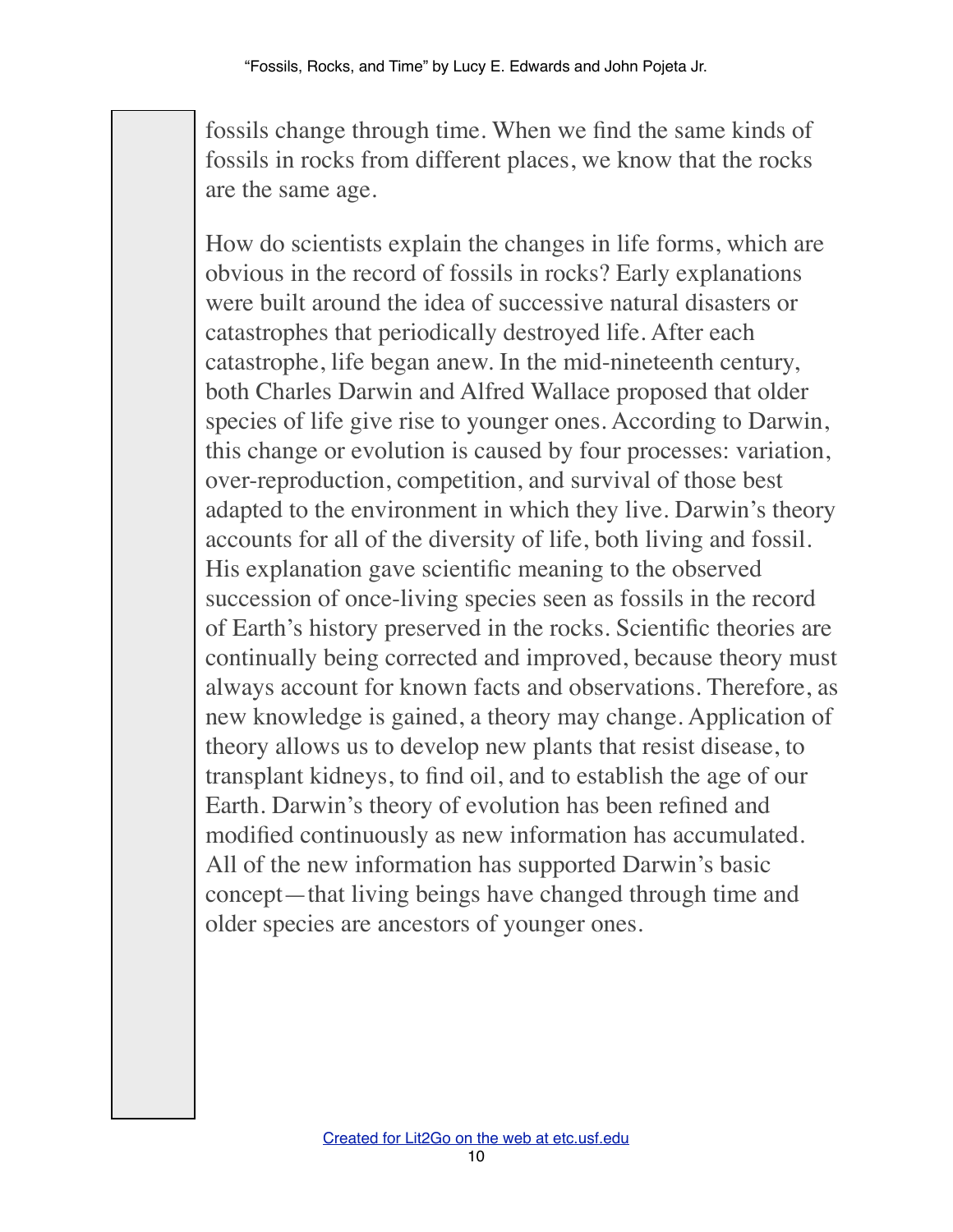

A species is the most basic unit of classification for living things. This group of fossil clams shows likely ancestor-descendant relationships at the species level. These fossils from the Mid-Atlantic States show the way species can change through time. Notice how the shape of the posterior (rear) end of these clams becomes more rounded in the younger species, and the area where the two shells are held together (ligamental cavity) gets larger. Paleontologists pay particular attention to the shape of the shells and the details of the anatomy preserved as markings on the shells. Numbers in the left-hand column refer to the following geologic time segments: 1, Pliocene; 2, Miocene; 3, Oligocene;

6, Late Cretaceous.

The Law of Fossil Succession is very important to geologists who need to know the ages of the rocks they are studying. The fossils present in a rock exposure or in a core hole can be used to determine the ages of rocks very precisely. Detailed studies of many rocks from many places reveal that some fossils have a short, well-known time of existence. These useful fossils are called index fossils.

Today the animals and plants that live in the ocean are very different from those that live on land, and the animals and plants that live in one part of the ocean or on one part of the land are very different from those in other parts. Similarly, fossil animals and plants from different environments are different. It becomes a challenge to recognize rocks of the same age when one rock was deposited on land and another was deposited in the deep ocean. Scientists must study the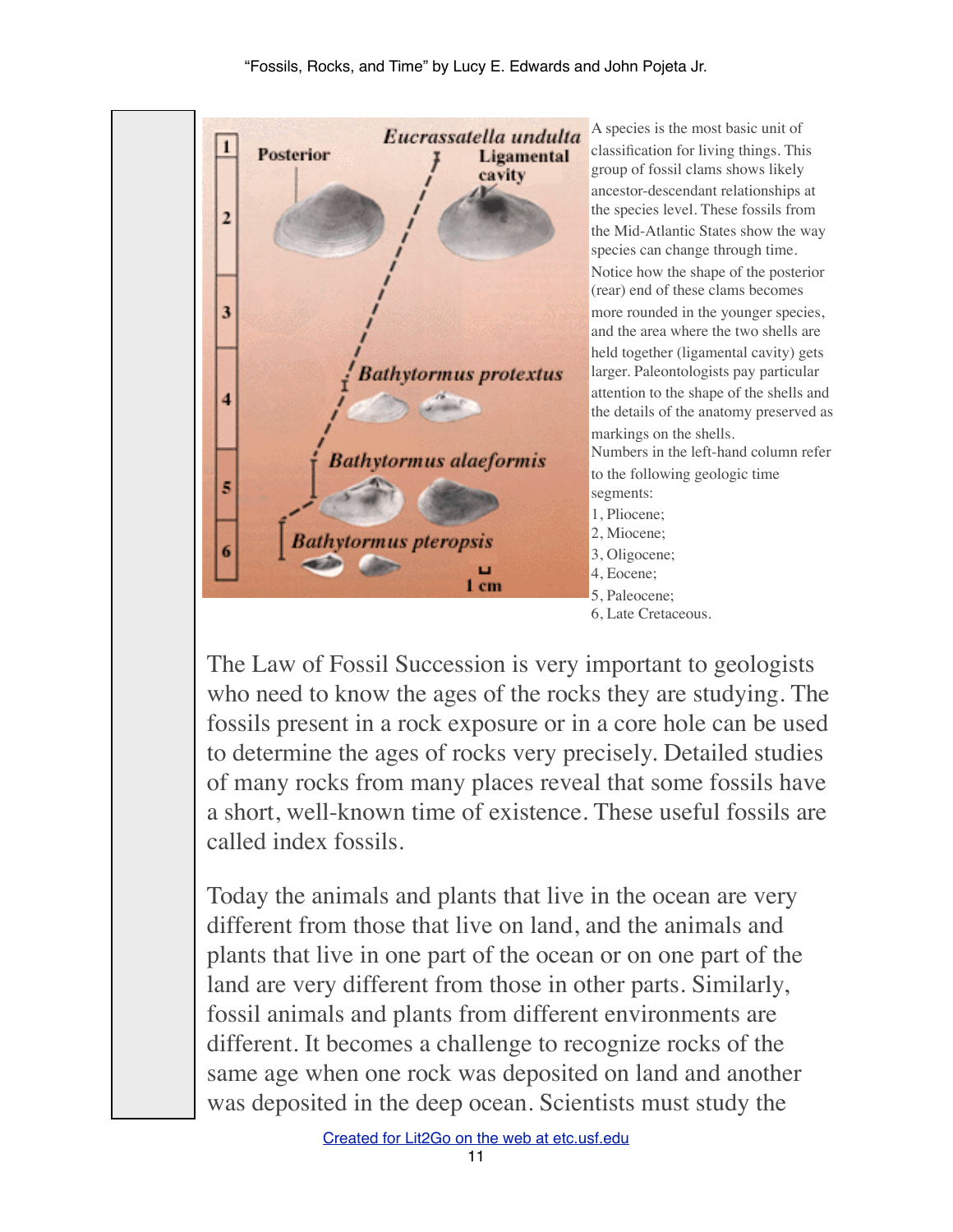of environments to build a complete picture of the animals and plants that were living at a particular time in the past.

The study of fossils and the rocks that contain them occurs both out of doors and in the laboratory. The field work can take place anywhere in the world. In the laboratory, rock saws, dental drills, pneumatic chisels, inorganic and organic acids, and other mechanical and chemical procedures may be used to prepare samples for study. Preparation may take days, weeks, or months—large dinosaurs may take years to prepare. Once the fossils are freed from the rock, they can be studied and interpreted. In addition, the rock itself provides much useful information about the environment in which it and the fossils



Fossils can be used to recognize rocks of the same or different ages. The fossils in this figure are the remains of microscopic algae. The pictures shown were made with a scanning electron microscope and have been magnified about 250 times. In South Carolina, three species are found in a core of rock. In Virginia, only two of the species are found. We know from the species that do occur that the rock record from the early part of the middle Eocene is missing in Virginia. We also use these species to recognize rocks of the same ages (early Eocene and latter part of the middle Eocene) in both South Carolina and Virginia. The study of layered rocks and the fossils they contain is called biostratigraphy; the prefix bio is Greek and means life.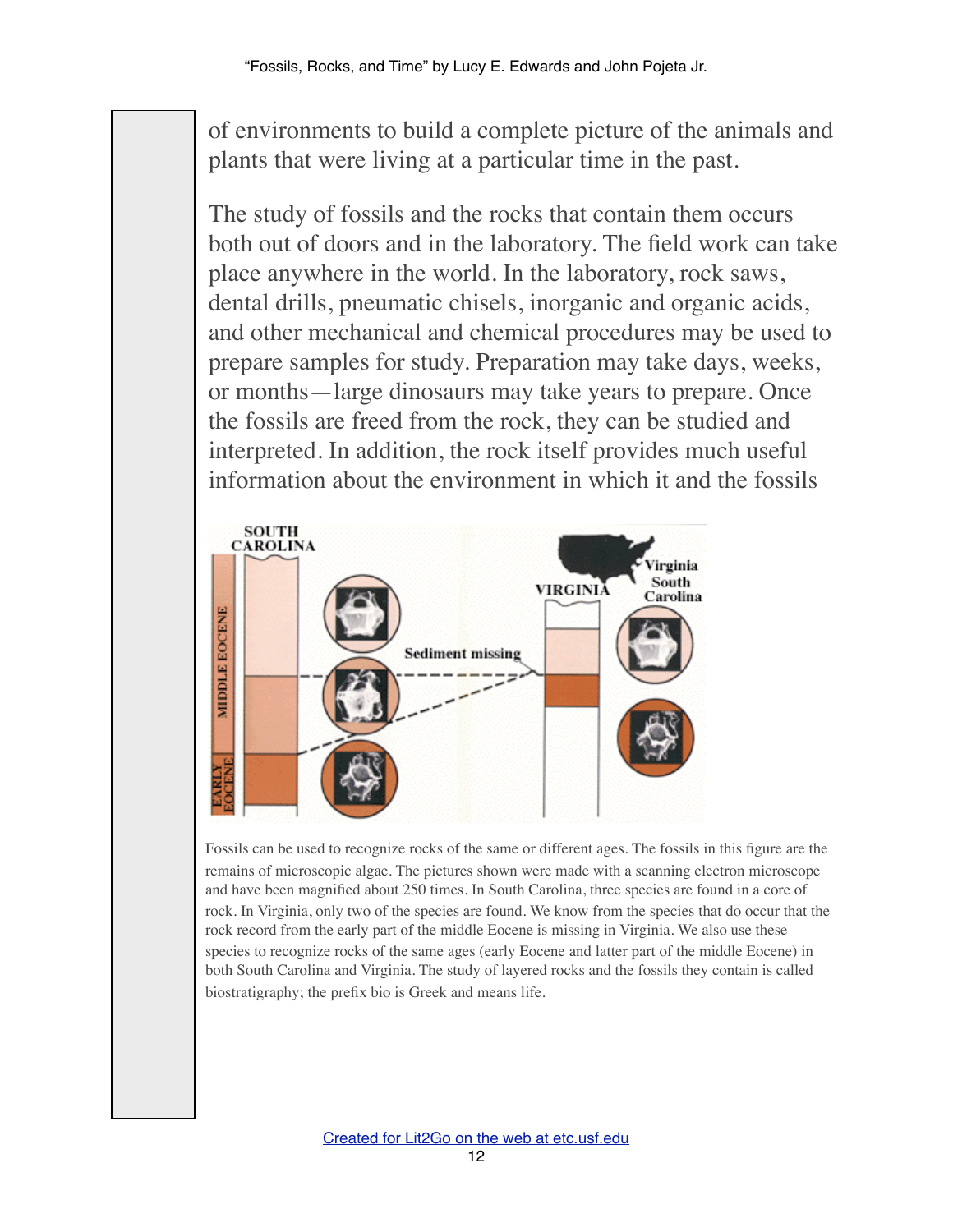| EON                | <b>ERA</b>                                                                       | <b>PERIOD</b>        | MILLIONS OF<br><b>YEARS AGO</b> |
|--------------------|----------------------------------------------------------------------------------|----------------------|---------------------------------|
| <b>Phanerozoic</b> | Cenozoic                                                                         | Quaternary           |                                 |
|                    |                                                                                  | <b>Tertiary</b>      | 1.6<br>66<br>138<br>205<br>240  |
|                    | <b>Mesozoic</b>                                                                  | <b>Cretaceous</b>    |                                 |
|                    |                                                                                  | Jurassic             |                                 |
|                    |                                                                                  | <b>Triassic</b>      |                                 |
|                    | Paleozoic                                                                        | Permian              |                                 |
|                    |                                                                                  | Pennsylvanian        | 290<br>330                      |
|                    |                                                                                  | <b>Mississippian</b> |                                 |
|                    |                                                                                  | Devonian             | 360<br>410<br>435<br>500        |
|                    |                                                                                  | <b>Silurian</b>      |                                 |
|                    |                                                                                  | Ordovician           |                                 |
|                    |                                                                                  | Cambrian             |                                 |
| Proterozoic        | <b>Late Proterozoic</b><br><b>Middle Proterozoic</b><br><b>Early Proterozoic</b> |                      | 570<br>2500                     |
| Archean            | <b>Late Archean</b><br>Middle Archean<br><b>Early Archean</b>                    |                      |                                 |
|                    | Pre-Archean                                                                      |                      | 3800?                           |

### **THE NUMERIC TIME SCALE**

Geologic time scale showing both relative and numeric ages. Ages in millions of years are approximate

Thus far we have been discussing the relative time scale. How can we add numbers to our time

scale? How have geologists determined that:

. Earth is about 4.6 billion years old?

. The oldest known fossils are from rocks that were deposited about 3.5 billion years ago?

. The first abundant shelly fossils occur in rocks that are about 570 million years old?

. The last ice age ended about 10,000 ago?

Nineteenth-century geologists and paleontologists believed that Earth was quite old, but they had only crude ways of estimating just how old. The assignment of ages of rocks in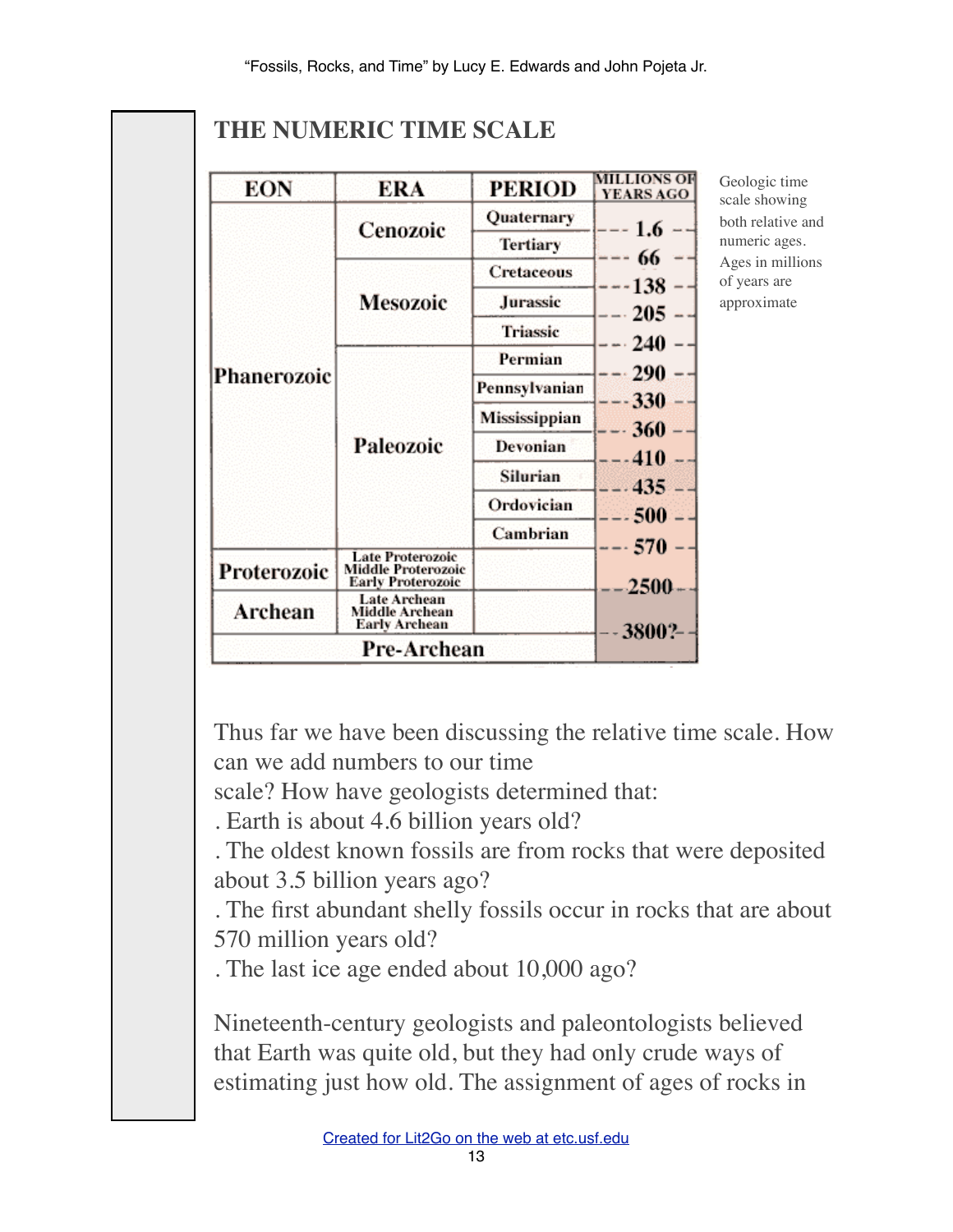thousands, millions, and billions of years was made possible by the discovery of radioactivity. Now we can use minerals that contain naturally occurring radioactive elements to calculate the numeric age of a rock in years.

The basic unit of each chemical element is the atom. An atom consists of a central nucleus, which contains protons and neutrons, surrounded by a cloud of electrons. Isotopes of an element are atoms that differ from one another only in the number of neutrons in the nucleus. For example, radioactive atoms of the element potassium have 19 protons and 21 neutrons in the nucleus (potassium 40); other atoms of potassium have 19 protons and 20 or 22 neutrons (potassium 39 and potassium 41). A radioactive isotope (the parent) of one chemical element naturally converts to a stable isotope (the daughter) of another chemical element by undergoing changes in the nucleus.

The change from parent to daughter happens at a constant rate, called the half-life. The half-life of a radioactive isotope is the length of time required for exactly one-half of the parent atoms to decay to daughter atoms. Each radioactive isotope has its own unique half-life. Precise laboratory measurements of the number of remaining atoms of the parent and the number of atoms of the new daughter produced are used to compute the age of the rock. For dating geologic materials, four parent/daughter decay series are especially useful: carbon to nitrogen, potassium to argon, rubidium to strontium, and uranium to lead. Age determinations using radioactive isotopes are subject to relatively small errors in measurement —but errors that look small can mean many years or millions of years. If the measurements have an error of 1 percent, for example, an age determination of 100 million years could actually be wrong by a million years too low or too high.